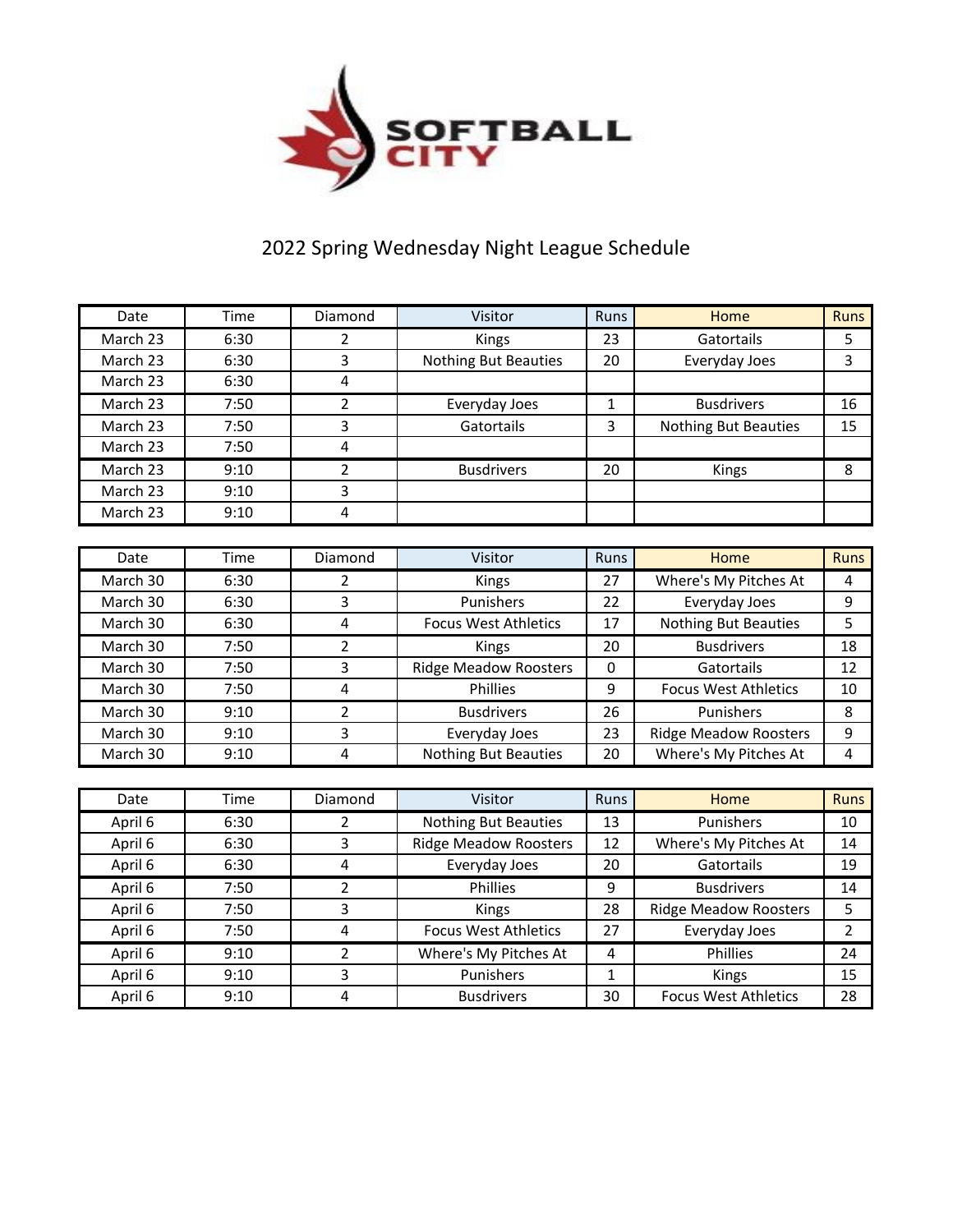

## 2022 Spring Wednesday Night League Schedule

| Date     | Time | Diamond                 | Visitor                      | Runs           | Home                         | <b>Runs</b>    |
|----------|------|-------------------------|------------------------------|----------------|------------------------------|----------------|
| April 13 | 6:30 | 2                       | <b>Focus West Athletics</b>  | 16             | <b>Busdrivers</b>            | 16             |
| April 13 | 6:30 | 3                       | Punishers                    | 14             | <b>Nothing But Beauties</b>  | 21             |
| April 13 | 6:30 | 4                       | Gatortails                   | 8              | Everyday Joes                | 9              |
| April 13 | 7:50 | $\overline{2}$          | Where's My Pitches At        | 0              | <b>Focus West Athletics</b>  | 12             |
| April 13 | 7:50 | 3                       | Punishers                    | 30             | <b>Ridge Meadow Roosters</b> | 1              |
| April 13 | 7:50 | $\overline{4}$          | Phillies                     | 8              | Kings                        | 17             |
| April 13 | 9:10 | 2                       | Phillies                     | 19             | Where's My Pitches At        | $\overline{2}$ |
| April 13 | 9:10 | 3                       | <b>Ridge Meadow Roosters</b> | $\overline{2}$ | Kings                        | 24             |
| April 13 | 9:10 | $\overline{4}$          | <b>Busdrivers</b>            | 29             | Gatortails                   | 4              |
|          |      |                         |                              |                |                              |                |
| Date     | Time | Diamond                 | Visitor                      | Runs           | Home                         | <b>Runs</b>    |
| April 20 | 6:30 | 2                       | <b>Nothing But Beauties</b>  | 1              | <b>Busdrivers</b>            | 13             |
| April 20 | 6:30 | 3                       | Where's My Pitches At        | 4              | Everyday Joes                | 18             |
| April 20 | 6:30 | $\overline{4}$          | Gatortails                   | 12             | Punishers                    | 24             |
| April 20 | 7:50 | $\overline{2}$          | Phillies                     | 23             | Nothing But Beauties         | 11             |
| April 20 | 7:50 | 3                       | Where's My Pitches At        | $\overline{2}$ | Punishers                    | 19             |
| April 20 | 7:50 | $\overline{4}$          | <b>Focus West Athletics</b>  | $\overline{7}$ | <b>Ridge Meadow Roosters</b> | 0              |
| April 20 | 9:10 | 2                       | <b>Focus West Athletics</b>  | 0              | Phillies                     | 7              |
| April 20 | 9:10 | 3                       |                              |                |                              |                |
| April 20 | 9:10 | $\overline{\mathbf{4}}$ | Gatortails                   | $\overline{7}$ | <b>Ridge Meadow Roosters</b> | 0              |
|          |      |                         |                              |                |                              |                |
| Date     | Time | Diamond                 | Visitor                      | Runs           | Home                         | <b>Runs</b>    |
| April 27 | 6:30 | 2                       | Kings                        | 20             | <b>Focus West Athletics</b>  | 18             |
| April 27 | 6:30 | 3                       | Where's My Pitches At        | 11             | <b>Ridge Meadow Roosters</b> | 17             |
| April 27 | 6:30 | $\pmb{4}$               | Everyday Joes                | 17             | Punishers                    | 18             |
| April 27 | 7:50 | 2                       | Phillies                     | 15             | <b>Busdrivers</b>            | 18             |
| April 27 | 7:50 | 3                       | <b>Nothing But Beauties</b>  | 22             | <b>Ridge Meadow Roosters</b> | 9              |
| April 27 | 7:50 | 4                       | Punishers                    | 21             | Gatortails                   | 8              |
| April 27 | 9:10 | 2                       | <b>Busdrivers</b>            | 11             | <b>Focus West Athletics</b>  | 18             |
| April 27 | 9:10 | 3                       | Where's My Pitches At        | $\overline{2}$ | Nothing But Beauties         | 18             |
| April 27 | 9:10 | 4                       | Gatortails                   | 13             | Everyday Joes                | 14             |